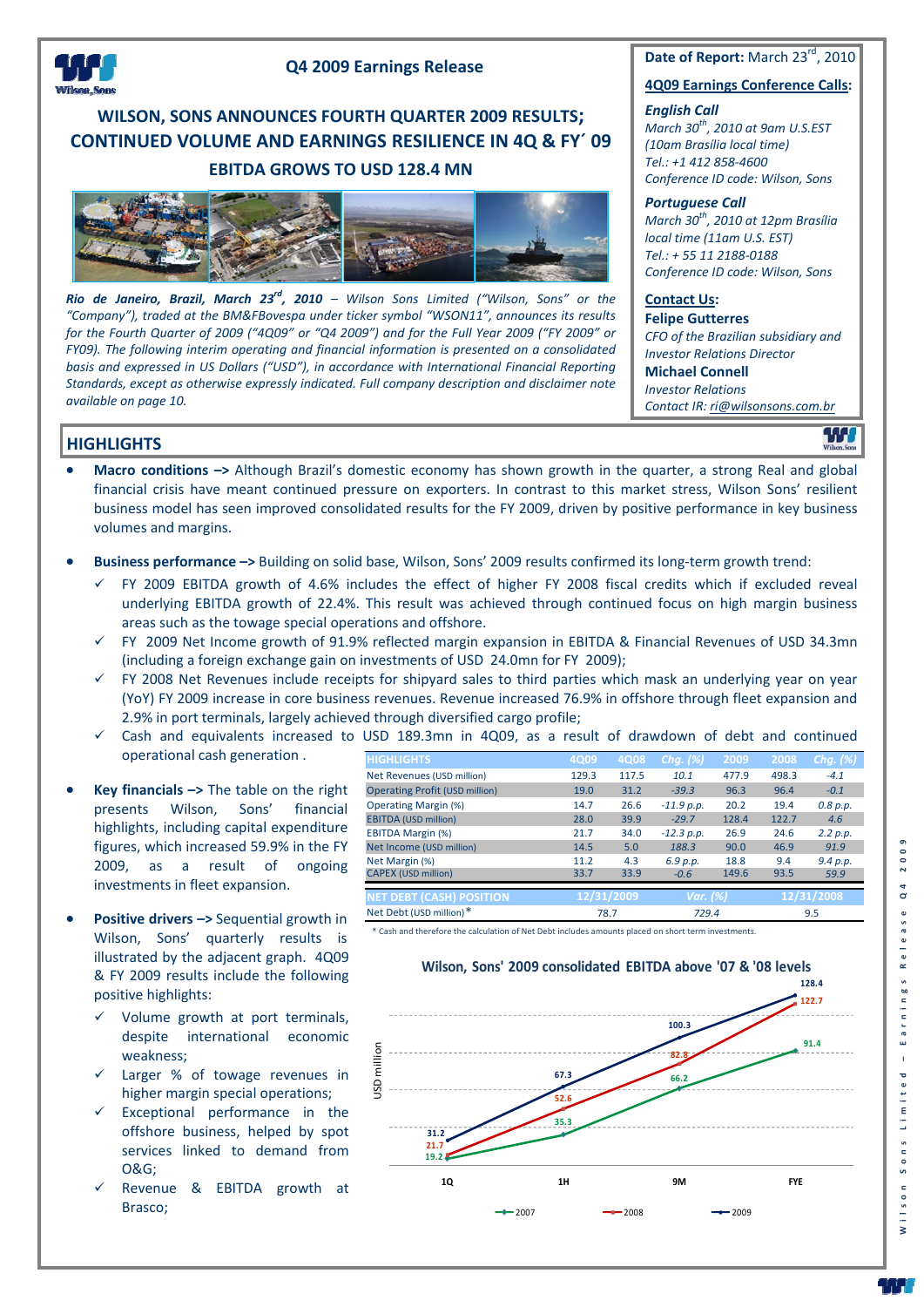## **MANAGEMENT'S DISCUSSION & ANALYSIS OF 4Q09 & FY 2009 CONSOLIDATED RESULTS**

**Consolidated (USD million) 4Q09 4Q08** *Chg. (%)* **2009 2008** *Chg. (%)*

The table on the right presents, in a condensed form, Wilson, Sons' income statement figures for 4Q09 and FY 2009, relative to their respective 2008 levels. Consolidated YoY EBITDA results improved, Operating Profit was largely unchanged with considerable growth in Net Income, briefly explained as follows:

 **Net Revenues** declined moderately in the FY 2009 largely as a result of significant receipts for shipyard contracts to third parties in FY 2008. 4Q09 increased relative to 4Q08 primarily as a result of volume growth in offshore, towage special operations and Brasco.

| <b>Net Revenues</b>                  | 129.3   | 117.5   | 10.1    | 477.9    | 498.3    | $-4.1$  |
|--------------------------------------|---------|---------|---------|----------|----------|---------|
| <b>Raw Materials</b>                 | $-16.4$ | $-20.4$ | 19.5    | $-49.6$  | $-86.5$  | 42.7    |
| <b>Personnel Expenses</b>            | $-42.5$ | $-27.9$ | $-52.3$ | $-149.1$ | $-136.3$ | $-9.4$  |
| <b>Other Operating Expenses</b>      | $-42.7$ | $-29.9$ | $-42.9$ | $-151.3$ | $-153.5$ | 1.4     |
| Profit on disposal of PPE*           | 0.2     | 0.5     | $-63.7$ | 0.4      | 0.7      | $-45.4$ |
| <b>EBITDA</b>                        | 28.0    | 39.9    | $-29.7$ | 128.4    | 122.7    | 4.6     |
| Depreciation & Amortization Expenses | $-9.1$  | $-8.7$  | $-4.8$  | $-32.1$  | $-26.3$  | $-22.1$ |
| <b>Operating Profit</b>              | 19.0    | 31.2    | $-39.3$ | 96.3     | 96.4     | $-0.1$  |
| Net Income                           | 14.5    | 5.0     | 188.3   | 90.0     | 46.9     | 91.9    |
| (*) Property, Plant, and Equipment   |         |         |         |          |          |         |
|                                      |         |         |         |          |          |         |
|                                      |         |         |         |          |          |         |

| <b>Net Revenues (USD million)</b> | 4Q09  | 4Q08  | Chg. (%) | 2009  | 2008  | Chg. $(\%)$ |
|-----------------------------------|-------|-------|----------|-------|-------|-------------|
| Port Terminals                    | 48.5  | 40.5  | 19.8     | 175.4 | 170.5 | 2.9         |
| <b>Towage</b>                     | 38.1  | 32.4  | 17.6     | 145.7 | 147.1 | $-0.9$      |
| Logistics                         | 20.0  | 20.3  | $-1.3$   | 75.8  | 89.3  | $-15.1$     |
| <b>Shipping Agency</b>            | 4.3   | 3.2   | 35.9     | 15.2  | 17.6  | $-13.6$     |
| Offshore                          | 10.7  | 7.7   | 38.2     | 38.1  | 21.6  | 76.9        |
| Non-Segmented Activities          | 7.8   | 13.5  | $-42.3$  | 27.6  | 52.2  | $-47.1$     |
| <b>Total</b>                      | 129.3 | 117.5 | 10.1     | 477.9 | 498.3 | $-4.1$      |

**Costs and Expenses** declined for the FY 2009 but increased for 4Q09 with significant drivers including:

- **Raw Material Costs** declined for the FY 2009 and 4Q09 due to shipbuilding import expenses for third parties in FY 2008. Decreased towage, logistics and port terminals fuel costs also contributed.
- **Personnel Expenses** were impacted by accounting provision for phantom stock options in FY2009 which were USD 10.9mn greater than FY 2008 (4Q09 USD 1.7mn greater than 4Q08).
- **Other Operating Expenses** non‐recurring fiscal credits in FY 2008 provided benefit of USD 16.8mn in excess of the FY 2009 result. The non‐recurring fiscal credit relative benefit of 4Q08 over 4Q09 was USD 10.5mn;
- **EBITDA and Margins:** EBITDA growth was positively influenced by continued outperformance in offshore, higher participation of special operations in towage net revenues, focus on larger and more profitable operations. Brasco outperformance through both increased revenues and cost savings also contributed to favourable FY 2009 YoY EBITDA performance.
- **EBITDA (USD million) 4Q09 4Q08** *Chg. (%)* **2009 2008** *Chg. (%)* Port Terminals 16.4 16.9 *‐3.5* 58.3 63.4 *‐8.1* Towage 15.9 14.3 *11.1* 61.3 54.5 *12.5* Logistics 0.9 2.5 *‐65.9* 7.1 6.6 *6.5* Shipping Agency 0.8 0.7 *20.0* 2.3 3.3 *‐29.3* Offshore 3.9 6.6 *‐40.9* 19.2 12.9 *48.9* Non‐Segmented Activities ‐9.8 ‐1.2 *‐729.8* ‐19.8 ‐18.0 *‐9.8*
- **Operating Profit** in the FY 2009 was stable despite the stress test of global financial crisis. Operating profit was positively impacted by results in towage and offshore as well as cost saving initiatives.

| <b>Operating Profit (USD million)</b> | 4Q09    | 4Q08   | Chg. (%)' | 2009    | 2008    | Chg. (%) |
|---------------------------------------|---------|--------|-----------|---------|---------|----------|
| <b>Port Terminals</b>                 | 13.0    | 12.6   | 3.5       | 46.6    | 50.9    | $-8.5$   |
| <b>Towage</b>                         | 13.3    | 12.8   | 3.6       | 52.0    | 48.6    | 7.2      |
| Logistics                             | $-0.4$  | 2.1    | n.a.      | 3.3     | 5.3     | $-37.6$  |
| <b>Shipping Agency</b>                | 0.8     | 0.6    | 21.1      | 2.2     | 3.1     | $-30.7$  |
| Offshore                              | 2.5     | 4.7    | $-46.0$   | 13.7    | 8.1     | 69.7     |
| <b>Non-Segmented Activities</b>       | $-10.3$ | $-1.6$ | $-549.2$  | $-21.5$ | $-19.5$ | $-10.2$  |
| <b>Total</b>                          | 19.0    | 31.2   | $-39.3$   | 96.3    | 96.4    | $-0.1$   |

#### **Net income** benefited from improved financial results:

 $\checkmark$  Investment income, for both 4Q09 and FY 2009, benefited from the net positive effect from FX variation on liquid assets denominated in Brazilian Reais.

| <b>Financial Results (USD million)</b> | 4Q09 |        | 4Q08 Chg. (%) 2009 |        |         | <b>2008</b> Cha. $(\%)$ |
|----------------------------------------|------|--------|--------------------|--------|---------|-------------------------|
| <b>Financial Revenues</b>              |      | $-6.4$ | n/a                | 34.3   | -0.8    | n/a                     |
| <b>Financial Expenses</b>              |      | -5.6   | 34.8               | $-9.6$ | $-14.2$ | 32.8                    |
| Total                                  |      | -60    | n/a                | 24.8   | -15.0   |                         |

- FY 2009 income tax expense fell 19.6% as a result of deferred tax gains from exchange rate difference on nonmonetary items.
- $\checkmark$  Finance costs fell for both 4Q09 and FY 2009 primarily as a result the strength of the Real.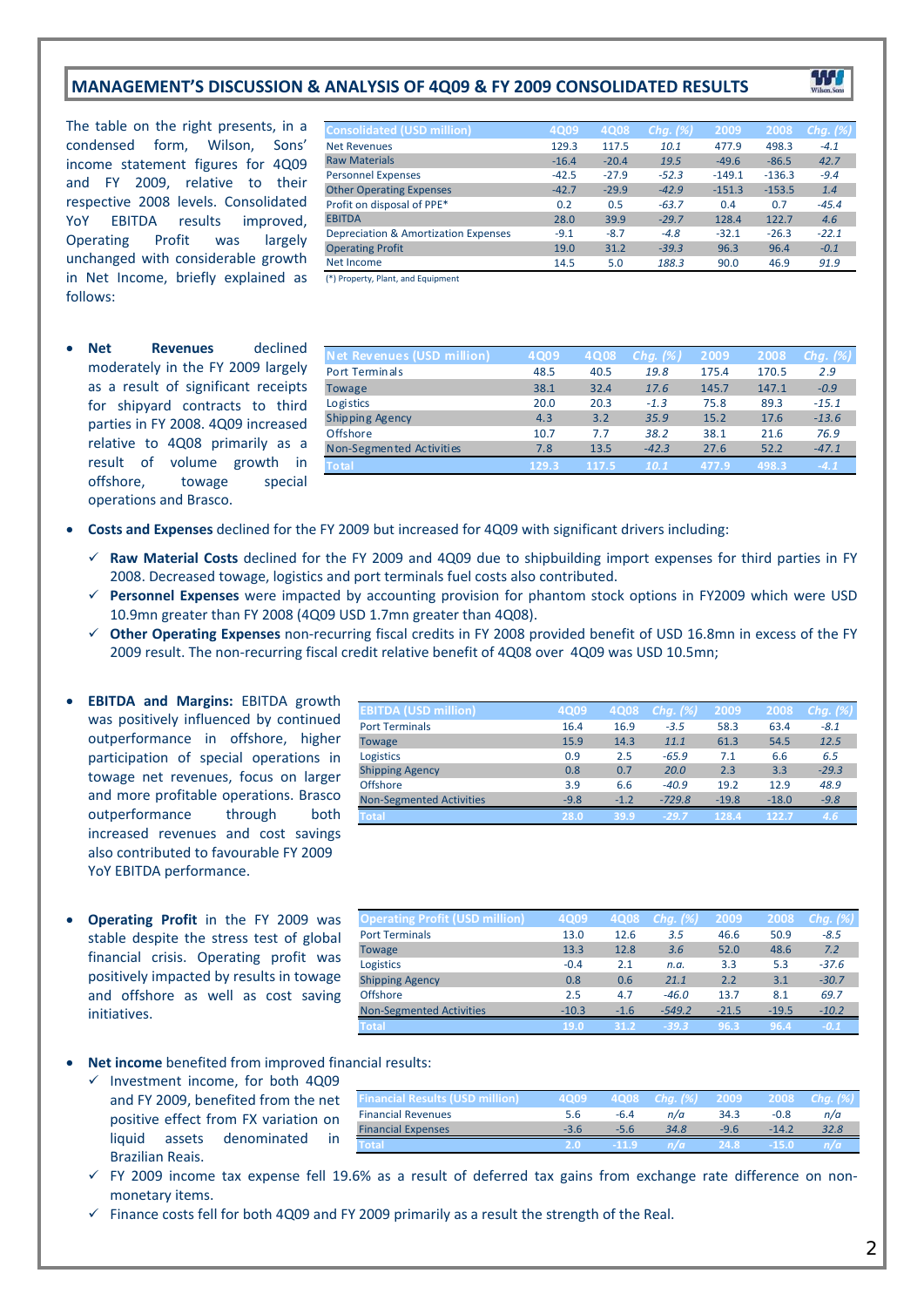## **MANAGEMENT'S DISCUSSION & ANALYSIS OF 4Q09 & FY 2009 CONSOLIDATED RESULTS**

 **Capex** YoY increased 59.9%, due to investments in towage and offshore fleet expansions, as well as new equipment for start‐up operations in the logistics business.

| <b>CAPEX (USD million)</b>      | <b>4Q09</b> | 4Q08 | Chg. $(\%)$ | 2009  | 2008 | Chg. $(\%)$ |
|---------------------------------|-------------|------|-------------|-------|------|-------------|
| <b>Port Terminals</b>           | 8.2         | 9.3  | $-12.1$     | 32.0  | 30.6 | 4.7         |
| <b>Towage</b>                   | 13.7        | 13.7 | 0.4         | 67.9  | 28.0 | 142.6       |
| Logistics                       | 4.9         | 3.4  | 42.8        | 14.9  | 9.1  | 64.1        |
| <b>Shipping Agency</b>          | 0.1         | 0.2  | $-62.3$     | 0.2   | 0.6  | $-71.9$     |
| <b>Offshore</b>                 | 6.4         | 6.8  | $-6.4$      | 33.3  | 23.9 | 39.5        |
| <b>Non-Segmented Activities</b> | 0.4         | 0.5  | $-10.3$     | 1.3   | 1.4  | $-10.5$     |
| Total                           | 33.7        | 33.9 | $-0.6$      | 149.6 | 93.5 | 59.9        |

W

#### **Profile and Cash Position:**

- **Debt Schedule:** 91.8% of total debt is long term, 91.3% of total debt is US Dollar‐denominated, while 90.3% of total debt is provided by BNDES as agent for the Fundo de Marinha Mercante.
- **Net Debt:** The relatively deleveraged net debt position reached USD 78.7mn (61.3% of EBITDA), as a result of continued capital investment and the drawdown of debt in respect of loan financing facilities.

| $\sim$                            | ---      | ----     | .<br>.                                                 | ----     | ----     |
|-----------------------------------|----------|----------|--------------------------------------------------------|----------|----------|
|                                   |          |          |                                                        |          |          |
|                                   |          |          |                                                        |          |          |
|                                   |          |          |                                                        |          |          |
| <b>Net Debt (USD million)</b>     |          |          | 12/31/2009 09/30/2009 06/30/2009 03/31/2009 12/31/2008 |          |          |
| <b>Short Term</b>                 | 22.0     | 19.5     | 20.1                                                   | 18.8     | 18.9     |
| Long Term                         | 245.9    | 181.5    | 177.7                                                  | 169.1    | 170.6    |
| <b>Total Debt</b>                 | 268.0    | 201.0    | 197.9                                                  | 187.9    | 189.5    |
| (-) Cash and Equivalents *        | $-189.3$ | $-146.2$ | $-151.4$                                               | $-163.4$ | $-180.0$ |
| $($ = $)$ Net Debt (Cash)         | 78.7     | 54.8     | 46.5                                                   | 24.5     | 9.5      |
| <b>Debt Profile (USD million)</b> |          |          | 12/31/2009 09/30/2009 06/30/2009 03/31/2009 12/31/2008 |          |          |
| R\$ Denominated                   | 23.3     | 18.7     | 15.8                                                   | 12.6     | 8.4      |
| <b>USD Denominated</b>            | 244.6    | 182.3    | 182.0                                                  | 175.3    | 181.0    |
| <b>Total Debt</b>                 | 268.0    | 201.0    | 197.9                                                  | 187.9    | 189.5    |

\* Cash and therefore the calculation of Net Debt includes amounts placed on short term investments.

| <b>Total Debt Breakdown</b> |      |      |      |      | 12/31/2009 09/30/2009 06/30/2009 03/31/2009 12/31/2008 |
|-----------------------------|------|------|------|------|--------------------------------------------------------|
| Total Debt (%)              |      |      |      |      |                                                        |
| <b>BNDES (FMM)</b>          | 90.3 | 88.2 | 87.4 | 88.0 | 86.2                                                   |
| <b>Others</b>               | . G  | 11 8 | 12 G | 12.0 | 13.8                                                   |

 **Cash holdings:** Cash and cash equivalents increased to USD 189.3mn in 4Q09, as a result of drawdown of debt and continued operational cash generation.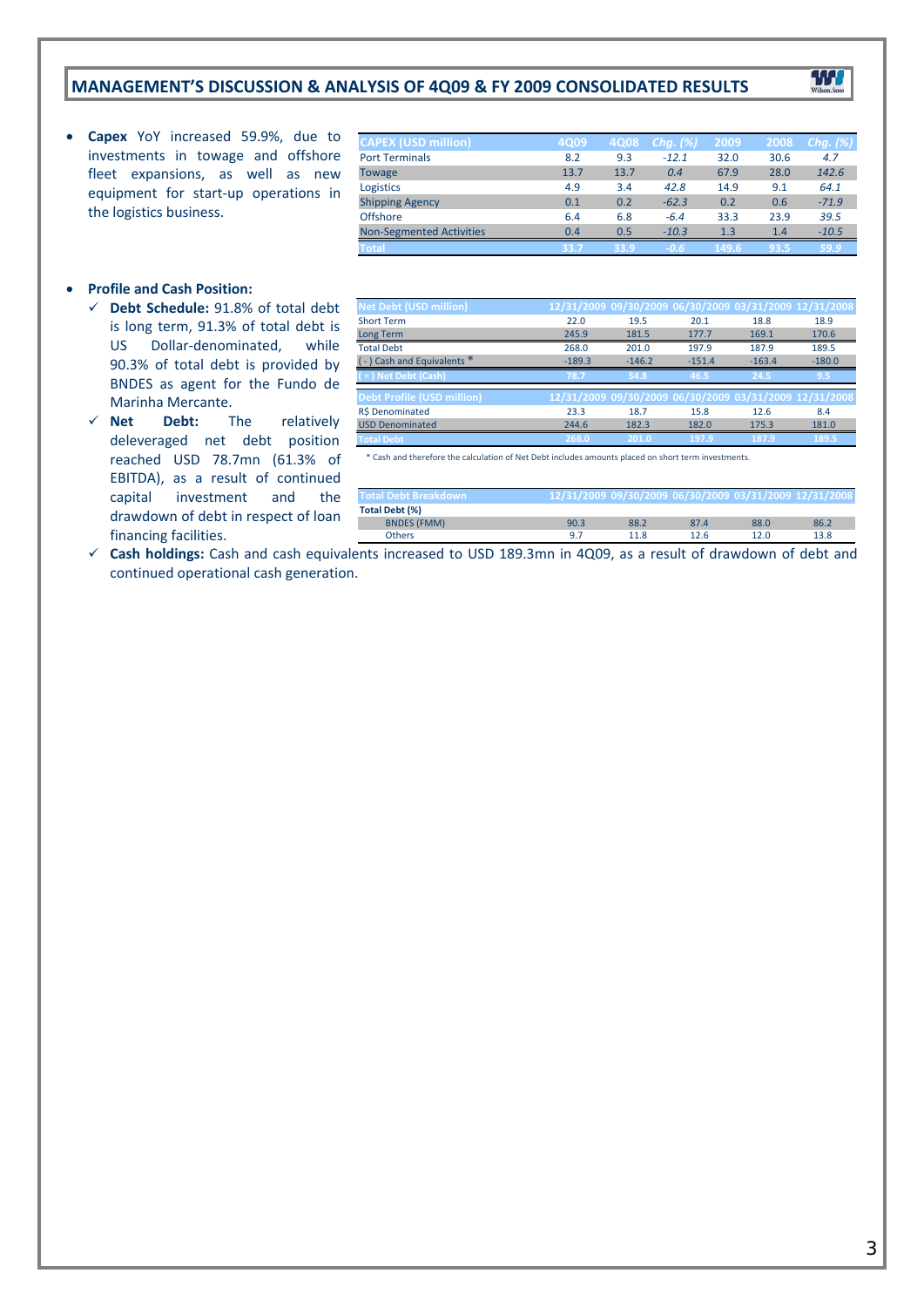## **PORT TERMINALS**



- YoY volume resilience with total container volume up 2.7% was achieved through diversified cargo profile and capacity increases driving efficiency improvement at Tecon Rio Grande;
- Higher deep‐sea cargo in Rio Grande, mainly polyethylene resins, tobacco and pulp/paper;

| <b>PORT TERMINALS - TOTAL *</b>                     | 4Q09    | 4Q08    | Chq. $(\%)$ | 2009    | 2008    | Chg. $(\%)$ |
|-----------------------------------------------------|---------|---------|-------------|---------|---------|-------------|
| <b>VOLUME INDICATORS (TEUS)</b>                     |         |         |             |         |         |             |
| Deep Sea                                            | 155,058 | 181,689 | $-14.7$     | 639,022 | 627,517 | 1.8         |
| Full                                                | 104,491 | 107,852 | $-3.1$      | 398,254 | 402,684 | $-1.1$      |
| Empty                                               | 50,567  | 73,837  | $-31.5$     | 240,768 | 224,833 | 7.1         |
| Cabotage                                            | 29,247  | 32,396  | $-9.7$      | 112,645 | 120,350 | $-6.4$      |
| Full                                                | 15,168  | 14,766  | 2.7         | 53,740  | 55,545  | $-3.2$      |
| Empty                                               | 14,079  | 17,630  | $-20.1$     | 58,905  | 64,805  | $-9.1$      |
| <b>Others</b> (shifting, transhipment and inland na | 39,549  | 28,226  | 40.1        | 136,599 | 117,247 | 16.5        |
| Full                                                | 36,014  | 21,358  | 68.6        | 121,085 | 91,477  | 32.4        |
| Empty                                               | 3,535   | 6,868   | $-48.5$     | 15,514  | 25,770  | $-39.8$     |
| <b>TOTAL</b>                                        | 223,854 | 242,311 | $-7.6$      | 888.266 | 865,114 | 2.7         |

W

• 4Q09 volume was adversely \* Tecon Salvador, Tecon Rio Grande and Fortaleza (no longer in operations since 2009) Public Port Operations included

impacted with reductions in the levels of Tecon Rio Grande cabotage volumes for rice due to excess regional rains. Salt and resin volumes were also weaker. Partially offsetting these effects was growth in cabotage at Tecon Salvador, mostly petrochemical resins;

- Empty volumes were affected by international rebalancing of empty containers;
- The decline in warehousing and auxiliary services pressured container terminal margins in the quarter.

| <b>PORT TERMINALS</b>                 | 4Q09 | 4Q08 | $Chq.$ $(\%)$ | 2009  | 2008  | Chg. $(\%)$ |
|---------------------------------------|------|------|---------------|-------|-------|-------------|
| <b>Net Revenues (USD million)</b>     | 48.5 | 40.5 | 19.8          | 175.4 | 170.5 | 2.9         |
| <b>Operating Profit (USD million)</b> | 13.0 | 12.6 | 3.5           | 46.6  | 50.9  | $-8.5$      |
| <b>Operating Margin (%)</b>           | 26.9 | 31.2 | $-4.2 p.p.$   | 26.5  | 29.8  | $-3.3$ p.p. |
| <b>EBITDA</b> (USD million)           | 16.4 | 16.9 | $-3.5$        | 58.3  | 63.4  | $-8.1$      |
| <b>EBITDA Margin (%)</b>              | 33.7 | 41.9 | $-8.1 p.p.$   | 33.2  | 37.2  | $-4.0 p.p.$ |
|                                       |      |      |               |       |       |             |

**NET REVENUE BREAKDOWN 4Q09 4Q08** *Chg. (%)* **2009 2008** *Chg. (%)*

Container Terminal 85.4 87.3 *‐1.9 p.p.* 84.2 91.0 *‐6.8 p.p.* Oil & Gas Terminal 14.6 12.7 *1.9 p.p.* 15.8 9.0 *6.8 p.p.*

Container Terminal 85.1 92.2 *– 7.1 p.p.* 84.2 95.9 *– 11.7 p.p.*<br>
Cil & Gas Terminal 14.9 7.8 7.1 *p.p.* 15.8 4.1 11.7 *p.p.* 

**EBITDA BREAKDOWN 4Q09 4Q08** *Chg. (%)* **2009 2008** *Chg. (%)*

Oil & Gas Terminal 14.9 7.8 *7.1 p.p.* 15.8 4.1 *11.7 p.p.*

- Brasco's oil & gas spot revenue growth, new clients and contracts drove exceptional revenue growth of 78.3% for the business area;
- Higher margin spot revenue growth and savings in rent through the January 2009 acquisition of the Niteroi operational base contributed to Brasco´s EBITDA which grew to 15.8% of total annual port terminal EBITDA;

**Total Revenues (%)**

**Total EBITDA (%)**



Tecon RG: Rio Grande Container Terminal (Rio Grande, RS)

| <b>PORT TERMINALS -</b><br><b>TECON RIO GRANDE</b> | 4Q09    | 4Q08    | Chg. (%) | 2009    | 2008    | Chg. $(%)$ |
|----------------------------------------------------|---------|---------|----------|---------|---------|------------|
| <b>VOLUME INDICATORS (TEUs)</b>                    |         |         |          |         |         |            |
| Deep Sea                                           | 118,087 | 145,767 | $-19.0$  | 495.530 | 483.599 | 2.5        |
| Full                                               | 70.518  | 75.526  | $-6.6$   | 275.089 | 278.809 | $-1.3$     |
| Empty                                              | 47,569  | 70.241  | $-32.3$  | 220.441 | 204.790 | 7.6        |
| Cabotage                                           | 10.004  | 13.903  | $-28.0$  | 39.359  | 48.979  | $-19.6$    |
| Full                                               | 6.827   | 8.528   | $-19.9$  | 27.997  | 32,546  | $-14.0$    |
| Empty                                              | 3,177   | 5.375   | $-40.9$  | 11,362  | 16,433  | $-30.9$    |
| Others*                                            | 35.512  | 23,270  | 52.6     | 121.469 | 93.830  | 29.5       |
| Full                                               | 34.051  | 17,011  | 100.2    | 109.119 | 70.919  | 53.9       |
| Empty                                              | 1,461   | 6,259   | $-76.7$  | 12,350  | 22,911  | $-46.1$    |
| <b>TOTAL</b>                                       | 163.603 | 182.940 | $-10.6$  | 656.358 | 626.408 | 4.8        |

\* Others (shifting, transhipment and inland navigation)

| <b>OIL &amp; GAS INDUSTRY TERMINAL</b>        | 4Q09 | 4Q08                    | Chq. $(%)$  | 2009 | 2008 | Chg. $(%)$  |
|-----------------------------------------------|------|-------------------------|-------------|------|------|-------------|
| <b>BRASCO REVENUES (USD million)</b>          | 6.6  | 5.0                     | 32.2        | 26.7 | 15.0 | 78.3        |
| <b>Contract Revenues (%)</b>                  | 43   | 49                      | $-6.0 p.p.$ | 45   | 47   | $-2.0 p.p.$ |
| <b>SPOT Revenues (%)</b>                      | 57   | 51                      | 6.0 p.p.    | 55   | 53   | 2.0 p.p.    |
| Avg. amount of Rigs Served - LT Customers (#) | 4    | $\overline{\mathbf{3}}$ |             | 3    | 3    |             |
| Vessel Calls - Spot Customers (#)             | 58   | 3                       |             | 108  | 11   |             |
|                                               |      |                         |             |      |      |             |
| <b>NET REVENUE BREAKDOWN *</b>                | 4Q09 | 4Q08                    | Chq. $(%)$  | 2009 | 2008 | Chg. $(%)$  |
| <b>CONTAINER TERMINALS (%)**</b>              | 58.6 | 54.7                    | 3.9 p.p.    | 56.5 | 53.9 | 2.6 p.p.    |
| <b>WAREHOUSING (%)</b>                        | 10.0 | 14.4                    | $-4.4 p.p.$ | 12.3 | 14.5 | $-2.3 p.p.$ |
| <b>OTHER SERVICES (%) ***</b>                 | 31.4 | 30.9                    | 0.5 p.p.    | 31.2 | 31.5 | $-0.3$ p.p. |
| <b>TOTAL (%)</b>                              | 100  | 100                     |             | 100  | 100  |             |
| * Only considering container terminals        |      |                         |             |      |      |             |



\* Others (shifting, transhipment and inland navigation)



Brasco: Oil & Gas Terminal (Niteroi, RJ)

\*\* Deep sea, cabotage, shifting, transhipment, and inland navigation

\*\*\* Depot, container stuffing/stripping, energy supply, container reefers monitoring, container movements, and other auxiliary services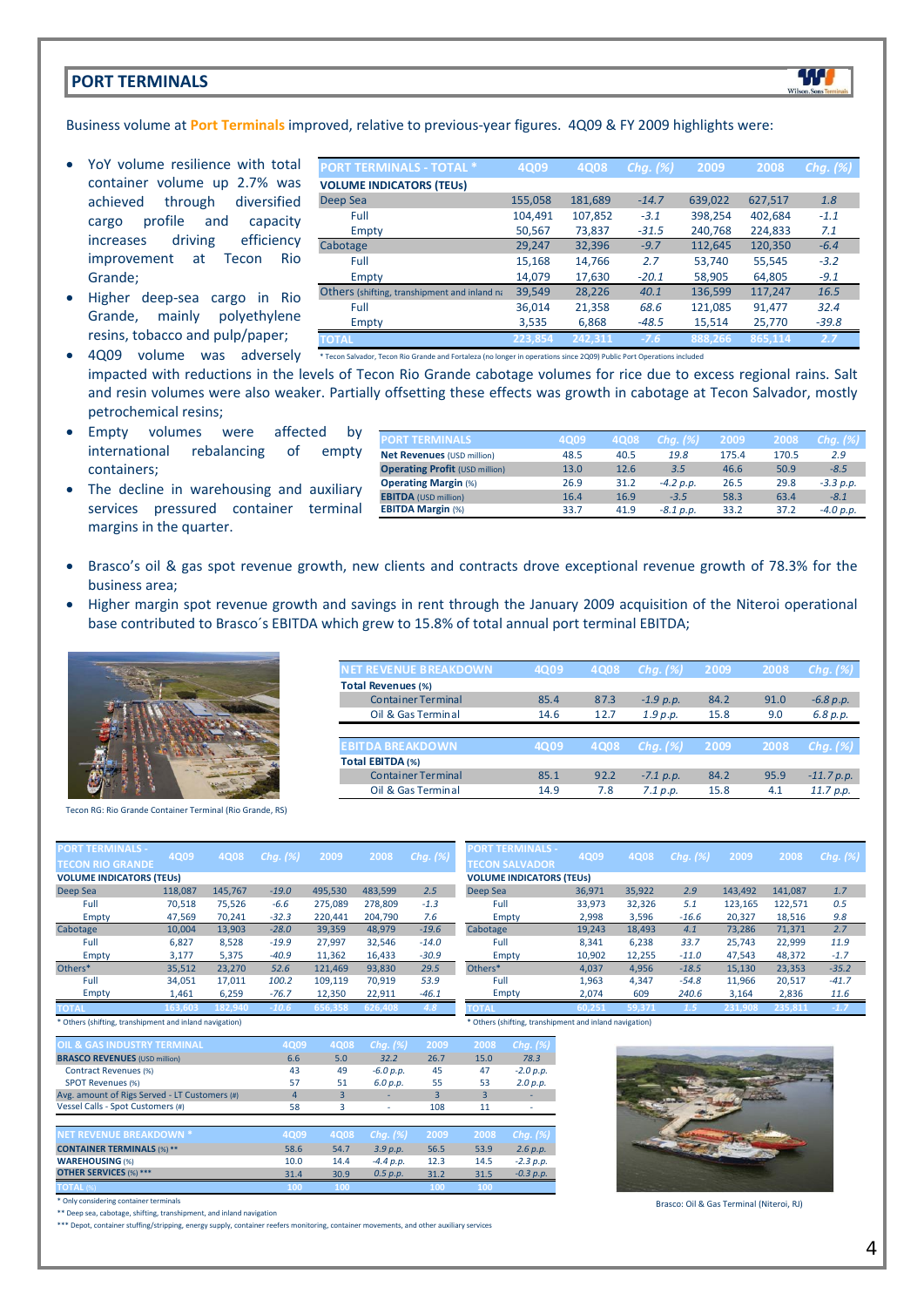## **TOWAGE**

In Towage, growth in special operations were responsible for double-digit percentage increases in EBITDA for 4Q09 and FY 2009.

| <b>TOWAGE</b>                         | 4Q09   | 4Q08   | Chg. $(\%)$ | 2009   | 2008   | Chg. $(\%)$ |
|---------------------------------------|--------|--------|-------------|--------|--------|-------------|
| <b>Net Revenues (USD million)</b>     | 38.1   | 32.4   | 17.6        | 145.7  | 147.1  | $-0.9$      |
| <b>Operating Profit (USD million)</b> | 13.3   | 12.8   | 3.6         | 52.0   | 48.6   | 7.2         |
| <b>Operating Margin (%)</b>           | 34.8   | 39.5   | $-4.7 p.p.$ | 35.7   | 33.0   | 2.7 p.p.    |
| <b>EBITDA</b> (USD million)           | 15.9   | 14.3   | 11.1        | 61.3   | 54.5   | 12.5        |
| <b>EBITDA Margin (%)</b>              | 41.8   | 44.2   | $-2.5$ p.p. | 42.1   | 37.0   | 5.0 p.p.    |
| # of Manoeuvres                       | 12.547 | 13.252 | $-5.3$      | 50.065 | 55.655 | $-10.0$     |



W

Tugboat Rigel

- The special operations combined with cost savings helped boost EBITDA and improve 2009 YoY margins 2.7 p.p.
- Difficult market environment due to the weakness in global demand in 2009 have meant YoY revenues are marginally lower (‐0.9%).
- The Company's shipyard built 7 new tugboats in 2009 (Atria, Andromedra, Vega, Hadar, Uranus, Cepheus e Auriga).
- The table below illustrates the growing share of special operations in towage revenues, which increased YoY from 8.5% to 14.3%:



## **OFFSHORE**

- Better results in the **Offshore** business were in line with the trend from previous quarters. Growth in offshore financials was positively impacted by a larger fleet in 4Q09 – with 3 PSVs assigned to long‐term contracts and 4 other PSVs (2 of which owned by Magallanes and chartered by Wilson, Sons) operating at spot rates, under short-term, renewable contracts.
- With respect to 'Wilson, Sons UltraTug Offshore', a joint venture created to support oil & gas activities in exploration and production activities, the Company announced in October of 2009 the signing of a contract agreement with Chile's Ultratug Group and is continuing to procure the necessary approvals in order to finalise the joint venture's formation.



PSV Skua

- The 2009 margin reduction most visible in 4Q09 is largely a combination of softer 2009 spot margins (spot margins achieved in 4Q 2008 were exceptional) and, accounting categorisation of the Petrel & Skua income and costs through their charter into the Wilson Sons fleet in advance of the joint venture close.
- The Company's shipyard built 2 new PSVs in 2009 (Petrel e Skua) to operate in the spot market in advance of entering long term contracts with Petrobras, in June 2010.



PSV Atoba

| <b>OFFSHORE</b>                       | 4Q09 | 4Q08 | Chg. $(\%)$  | 2009  | 2008  | Chg. (%)    |
|---------------------------------------|------|------|--------------|-------|-------|-------------|
| Net Revenues (USD million)            | 10.7 | 7.7  | 38.2         | 38.1  | 21.6  | 76.9        |
| <b>Operating Profit (USD million)</b> | 2.5  | 4.7  | $-46.0$      | 13.7  | 8.1   | 69.7        |
| <b>Operating Margin (%)</b>           | 23.8 | 60.9 | $-37.1 p.p.$ | 35.9  | 37.5  | $-1.5 p.p.$ |
| <b>EBITDA</b> (USD million)           | 3.9  | 6.6  | $-40.9$      | 19.2  | 12.9  | 48.9        |
| <b>EBITDA Margin (%)</b>              | 36.5 | 85.4 | $-48.9 p.p.$ | 50.3  | 59.8  | $-9.5 p.p.$ |
| # of PSVs                             | 7    | 5    | 40.0         |       | 5     | 40.0        |
| # of Days in Operation                | 598  | 433  | 38.1         | 2.045 | 1.359 | 50.5        |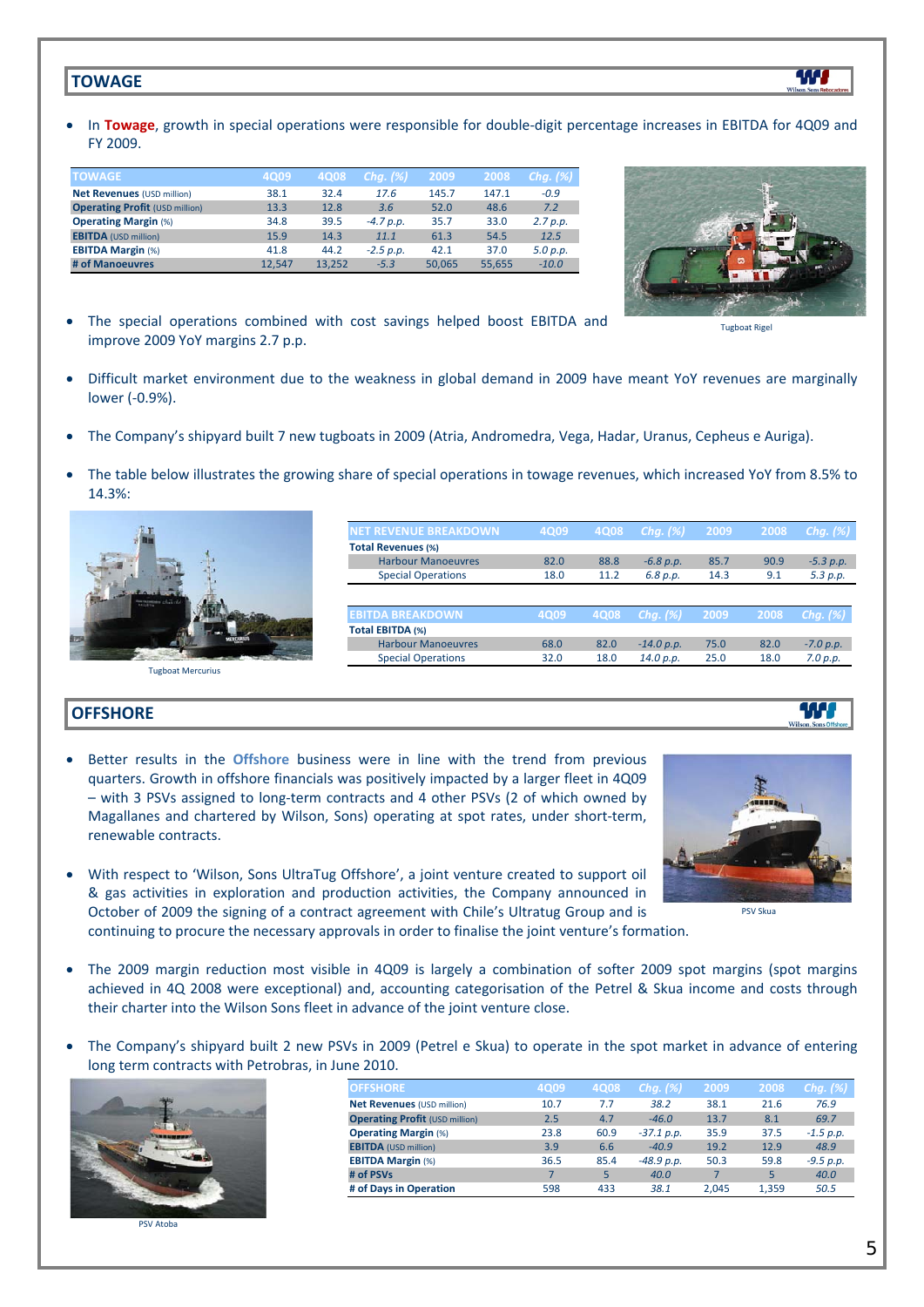## **LOGISTICS**



**Logistics**, FY 2009 results show YoY EBITDA growth (+6.5%) through continued focus on higher profit, in‐house logistics operations. 4Q09 EBITDA decreased due to the impact of the break in volumes in the quarter and the costs associated with start up operations.

• Highlights included the winning of new projects (mainly for the steel/ore industry), a broadened scope of services rendered to existing clients, as well as growth in business volumes at client facilities.

In‐house pulp industry operation

 EBITDA margin for 4Q09 fell 8.2 p.p. as new projects in this quarter were not sufficient to compensate for contracts terminating in the same period. This effect for 4Q09 was evident as business operations fell 13.3% and trip volume fell 37.4%.

| <b>LOGISTICS</b>                      | 4Q09   | 4Q08   | Chg. $(%)$   | 2009   | 2008   | Chg. $(%)$  |
|---------------------------------------|--------|--------|--------------|--------|--------|-------------|
| <b>Net Revenues (USD million)</b>     | 20.0   | 20.3   | $-1.3$       | 75.8   | 89.3   | $-15.1$     |
| <b>Operating Profit (USD million)</b> | $-0.4$ | 2.1    | $-118.0$     | 3.3    | 5.3    | $-37.6$     |
| <b>Operating Margin (%)</b>           | $-1.9$ | 10.3   | $-12.2 p.p.$ | 4.4    | 5.9    | $-1.6 p.p.$ |
| <b>EBITDA</b> (USD million)           | 0.9    | 2.5    | $-65.9$      | 7.1    | 6.6    | 6.5         |
| <b>EBITDA Margin (%)</b>              | 4.3    | 12.5   | $-8.2 p.p.$  | 9.3    | 7.4    | 1.9 p.p.    |
| # of Trips                            | 10.873 | 17,376 | $-37.4$      | 51,591 | 70.669 | $-27.0$     |
| # of Operations                       | 22     | 25     | $-13.3$      | 23     | 25     | $-8.0$      |



W

W

Wilson, Sons Logistics team at one of its clients operations

#### **SHIPPING AGENCY**

- **Shipping Agency** results strengthened slightly in 4Q09, but remained lower for the FY 2009 relative to respective 2008 levels.
- Some of the positive highlights in the quarter included a greater diversification of the service base, geared towards new solutions for oil & gas clients (i.e. FPSO support). However, year-on-year, business volumes are lower mainly from the loss of a major client in 3Q08 and as such cost reduction initiatives have been effected to maintain profitability.



| <b>SHIPPING AGENCY</b>                | 4Q09   | 4Q08   | Chg. $(%)$  | 2009    | 2008    | Chg. $(\%)$ |
|---------------------------------------|--------|--------|-------------|---------|---------|-------------|
| Net Revenues (USD million)            | 4.3    | 3.2    | 35.9        | 15.2    | 17.6    | $-13.6$     |
| <b>Operating Profit (USD million)</b> | 0.8    | 0.6    | 21.1        | 2.2     | 3.1     | $-30.7$     |
| <b>Operating Margin (%)</b>           | 17.6   | 19.8   | $-2.2 p.p.$ | 14.3    | 17.8    | $-3.5 p.p.$ |
| <b>EBITDA</b> (USD million)           | 0.8    | 0.7    | 20.0        | 2.3     | 3.3     | $-29.3$     |
| <b>EBITDA Margin (%)</b>              | 18.6   | 21.1   | $-2.5 p.p.$ | 15.3    | 18.8    | $-3.4 p.p.$ |
| # of Vessel Calls                     | 1,696  | 1,397  | 21.4        | 6.527   | 5,824   | 12.1        |
| <b>BLs Issued</b>                     | 15.165 | 15.319 | $-1.0$      | 56,009  | 79.627  | $-29.7$     |
| # of Containers Controlled            | 32.023 | 32.087 | $-0.2$      | 111.652 | 162.018 | $-31.1$     |

Wilson, Sons' Office

## **NON‐SEGMENTED ACTIVITIES**

- The Company's **Non‐Segmented Activities** allocates services provided by the shipyard to third parties and accounts for all costs incurred with management of the Company.
- FY 2009 revenues were down 47.1% as a result of FY 2008 third‐party construction activities at the shipyard in Guarujá (SP). The EBITDA impact was smaller at 9.8% decline YoY with the reduced revenues mentioned offset somewhat by declining management costs and lower raw material costs.
- During the period the company received additional priority approval from the FMM for shipyard expansion and multipurpose vessel construction totalling USD 227.3mn .



W

| <b>NON-SEGMENTED ACTIVITIES</b>       | 4009    | ∕4Q08⊿ | $Chq.$ (%) | 2009    | 2008    | Cha. (%) |
|---------------------------------------|---------|--------|------------|---------|---------|----------|
| <b>Net Revenues (USD million)</b>     | 7.8     | 13.5   | $-42.3$    | 27.6    | 52.2    | $-47.1$  |
| <b>Operating Profit (USD million)</b> | $-10.3$ | $-1.6$ | $-549.2$   | $-21.5$ | $-19.5$ | $-10.2$  |
| <b>EBITDA</b> (USD million)           | $-9.8$  | $-12$  | $-729.8$   | $-19.8$ | $-18.0$ | $-9.8$   |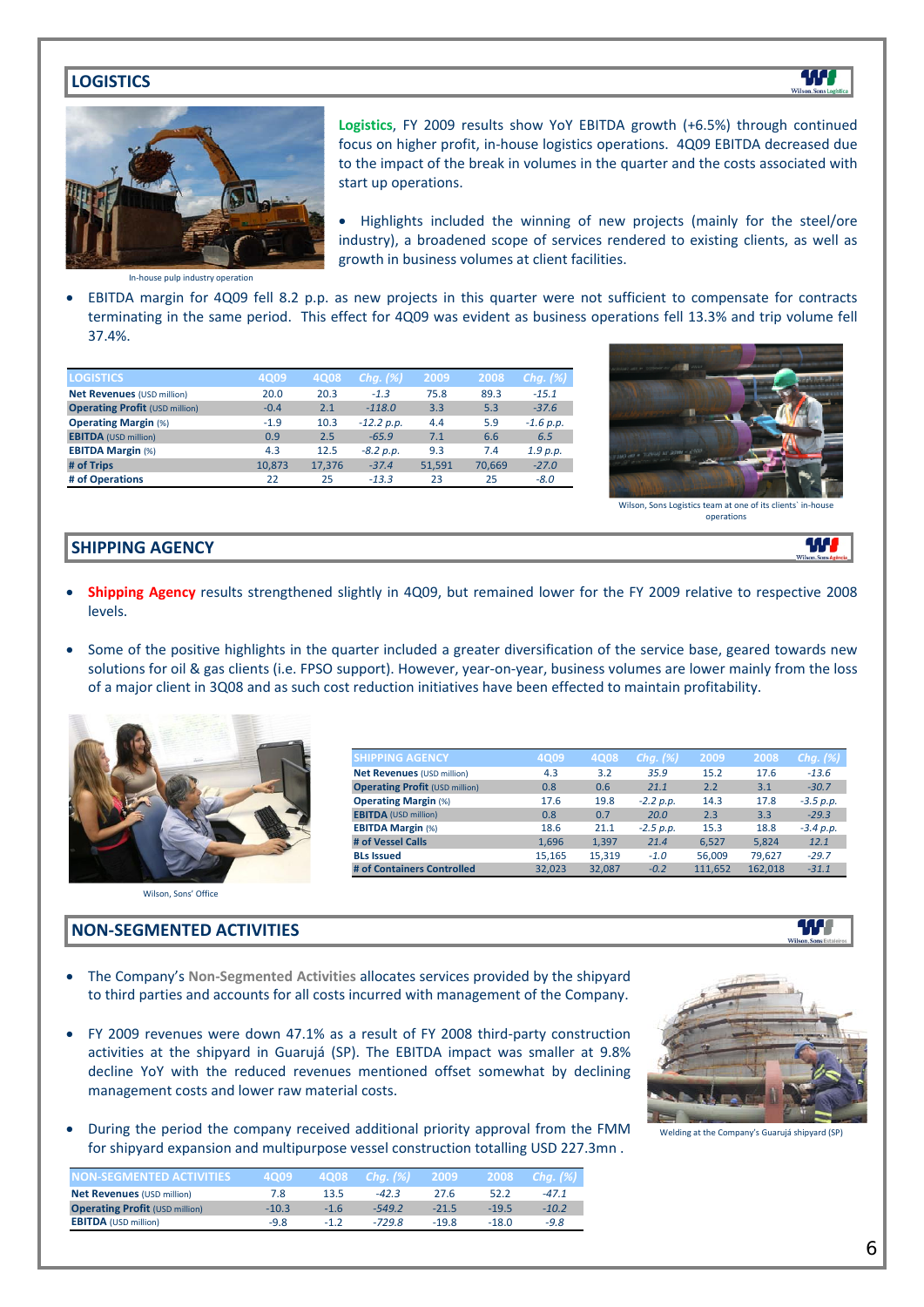# **CONDENSED CONSOLIDATED INCOME STATEMENT**

#### WILSON SONS LIMITED AND SUBSIDIARIES

## CONSOLIDATED INCOME STATEMENT

FOR THE YEARS ENDED DECEMBER 31, 2009 AND 2008

(Amounts expressed in thousands, unless otherwise noted – Brazilian Real amounts are the result of a Convenience Translation)

|                                                                       |              |              |             | <b>Convenience Translation</b> |
|-----------------------------------------------------------------------|--------------|--------------|-------------|--------------------------------|
|                                                                       | 2009<br>US\$ | 2008<br>US\$ | 2009<br>R\$ | 2008<br>R\$                    |
| <b>REVENUE</b>                                                        | 477,888      | 498,285      | 832,098     | 1,164,492                      |
| Raw materials and consumables used                                    | (49,570)     | (86, 480)    | (86,311)    | (202, 104)                     |
| Personnel expenses                                                    | (149,086)    | (136,316)    | (259, 588)  | (318,570)                      |
| Depreciation and amortization expense                                 | (32,065)     | (26, 256)    | (55,832)    | (61,360)                       |
| Other operating expenses                                              | (151, 337)   | (153, 480)   | (263,508)   | (358, 683)                     |
| Profit on disposal of property, plant and equipment and joint venture | 470          | 680          | 817         | 1,589                          |
| Investment income                                                     | 34,343       | (822)        | 59,798      | (1,921)                        |
| Finance costs                                                         | (9,555)      | (14,210)     | (16, 637)   | (33,209)                       |
| Result on disposal of investments                                     |              | 4,191        |             | 9,794                          |
| PROFIT BEFORE TAX                                                     | 121,088      | 85,592       | 210,837     | 200,028                        |
| Income tax expense                                                    | (31, 104)    | (38, 695)    | (54, 158)   | (90, 430)                      |
| PROFIT FOR THE YEAR                                                   | 89,984       | 46,897       | 156,679     | 109,598                        |
| Profit for the year attributable to::                                 |              |              |             |                                |
| Owners of the company                                                 | 88,531       | 46,855       | 154,148     | 109,500                        |
| Non controlling interests                                             | 1,453        | 42           | 2,531       | 98                             |
|                                                                       | 89,984       | 46,897       | 156,679     | 109,598                        |
| Earnings per share for continuing operations                          |              |              |             |                                |
| Basic and diluted (cents per share)                                   | 124.44c      | 65.86c       | 216.67c     | 153.91c                        |

*Exchange rates*

*12/31/09 – R\$1.7412/ US\$1.00 12/31/08 – R\$2.3370/ US\$1.00*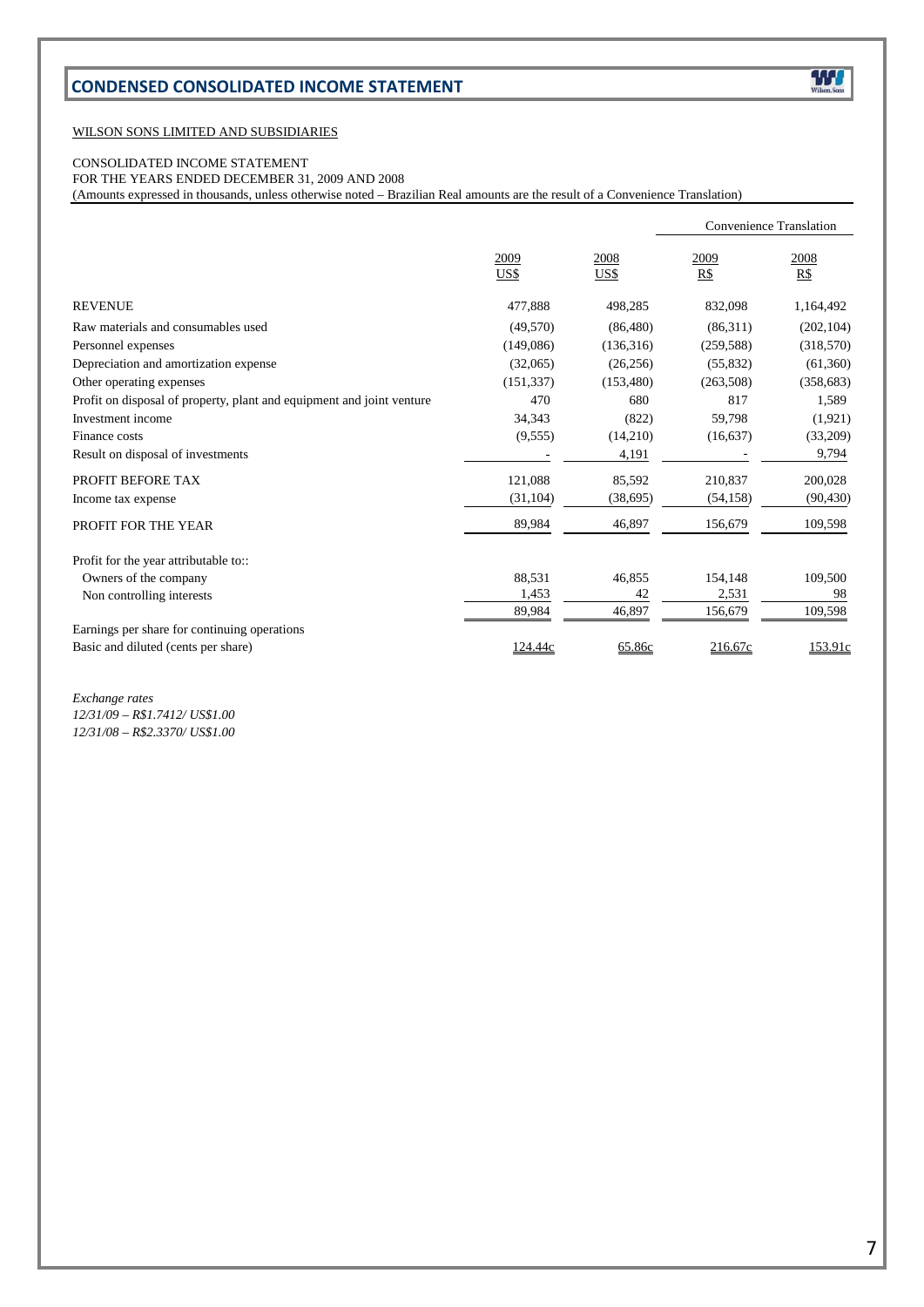# **CONDENSED CONSOLIDATED BALANCE SHEET**



#### WILSON SONS LIMITED AND SUBSIDIARIES

## CONSOLIDATED BALANCE SHEETS

AS OF DECEMBER 31, 2009 AND DECEMBER 31, 2008

(Amounts expressed in thousands, unless otherwise noted – Brazilian Real amounts are the result of a Convenience Translation)

| <b>NON-CURRENT ASSETS</b><br>Goodwill<br>Other intangible assets<br>Property, plant and equipment<br>Deferred tax assets | 2009<br>US\$<br>15,612<br>2,239<br>438,878<br>25,499<br>10,521<br>492,749 | 2008<br>US\$<br>15,612<br>1,799<br>305,022<br>10,889 | 2009<br>R\$<br>27,184<br>3,899<br>764,174 | 2008<br>R\$<br>36,485<br>4,204 |
|--------------------------------------------------------------------------------------------------------------------------|---------------------------------------------------------------------------|------------------------------------------------------|-------------------------------------------|--------------------------------|
|                                                                                                                          |                                                                           |                                                      |                                           |                                |
|                                                                                                                          |                                                                           |                                                      |                                           |                                |
|                                                                                                                          |                                                                           |                                                      |                                           |                                |
|                                                                                                                          |                                                                           |                                                      |                                           |                                |
|                                                                                                                          |                                                                           |                                                      |                                           |                                |
|                                                                                                                          |                                                                           |                                                      |                                           | 712,836                        |
| Other non-current assets                                                                                                 |                                                                           |                                                      | 44,398<br>18,319                          | 25,448<br>18,852               |
|                                                                                                                          |                                                                           | 8,066<br>341,388                                     |                                           | 797,825                        |
| Total non-current assets                                                                                                 |                                                                           |                                                      | 857,974                                   |                                |
| <b>CURRENT ASSETS</b>                                                                                                    |                                                                           |                                                      |                                           |                                |
| Inventories                                                                                                              | 20,687                                                                    | 9,402                                                | 36,021                                    | 21,972                         |
| Trade and other receivables                                                                                              | 105,499                                                                   | 78,751                                               | 183,695                                   | 184,041                        |
| Short term investments                                                                                                   | 11,116                                                                    |                                                      | 19,355                                    |                                |
| Cash and cash equivalents                                                                                                | 178,136                                                                   | 180,022                                              | 310,170                                   | 420,711                        |
| Total current assets                                                                                                     | 315,438                                                                   | 268,175                                              | 549,241                                   | 626,724                        |
|                                                                                                                          |                                                                           |                                                      |                                           |                                |
| <b>TOTAL ASSETS</b>                                                                                                      | 808,187                                                                   | 609,563                                              | 1,407,215                                 | 1,424,549                      |
| <b>EQUITY AND LIABILITIES</b>                                                                                            |                                                                           |                                                      |                                           |                                |
| <b>CAPITAL AND RESERVES</b>                                                                                              |                                                                           |                                                      |                                           |                                |
| Share capital                                                                                                            | 9,905                                                                     | 9,905                                                | 17,247                                    | 23,148                         |
| Capital reserves                                                                                                         | 146.334                                                                   | 146,334                                              | 254,797                                   | 341.983                        |
| Profit reserve                                                                                                           | 1,981                                                                     | 1,981                                                | 3,449                                     | 4,630                          |
| Retained earnings                                                                                                        | 243,303<br>16,065                                                         | 170,779<br>1,773                                     | 423,640<br>27,972                         | 399,111<br>4,144               |
| <b>Translation reserve</b>                                                                                               |                                                                           | 330,772                                              |                                           |                                |
| Equity attributable to owners of the company<br>Non controlling interests                                                | 417,588<br>5,891                                                          | 1,411                                                | 727,105<br>10,257                         | 773,016<br>3,298               |
|                                                                                                                          | 423,479                                                                   | 332,183                                              | 737,362                                   | 776,314                        |
| Total equity                                                                                                             |                                                                           |                                                      |                                           |                                |
| NON-CURRENT LIABILITIES                                                                                                  |                                                                           |                                                      |                                           |                                |
| <b>Bank</b> loans                                                                                                        | 237,271                                                                   | 167,440                                              | 413,136                                   | 391,307                        |
| Deferred tax liabilities                                                                                                 | 16,140<br>9,831                                                           | 15,632<br>8,455                                      | 28,102<br>17,118                          | 36,532<br>19,759               |
| Provisions for contingencies<br>Obligations under finance leases                                                         | 8,653                                                                     | 3,139                                                | 15,067                                    | 7,336                          |
| Total non-current liabilities                                                                                            | 271,895                                                                   | 194,666                                              | 473,423                                   | 454,934                        |
|                                                                                                                          |                                                                           |                                                      |                                           |                                |
| <b>CURRENT LIABILITIES</b>                                                                                               |                                                                           |                                                      |                                           |                                |
| Trade and other payables                                                                                                 | 89,927                                                                    | 62,722                                               | 156,581                                   | 146,579                        |
| Current tax liabilities                                                                                                  | 838                                                                       | 1,099                                                | 1,460                                     | 2,568                          |
| Obligations under finance leases                                                                                         | 3,902                                                                     | 1,116                                                | 6,793                                     | 2,609                          |
| Bank overdrafts and loans                                                                                                | 18,146                                                                    | 17,777                                               | 31,596                                    | 41,545                         |
| Total current liabilities                                                                                                | 112,813                                                                   | 82,714                                               | 196,430                                   | 193,301                        |
| Total liabilities                                                                                                        | 384,708                                                                   | 277,380                                              | 669,853                                   | 648,235                        |
| TOTAL EQUITY AND LIABILITIES                                                                                             | 808,187                                                                   | 609,563                                              | 1,407,215                                 | 1,424,549                      |

 $Exchange$  rates *12/31/09 – R\$1.7412/ US\$1.00 12/31/08 – R\$2.3370/ US\$1.00*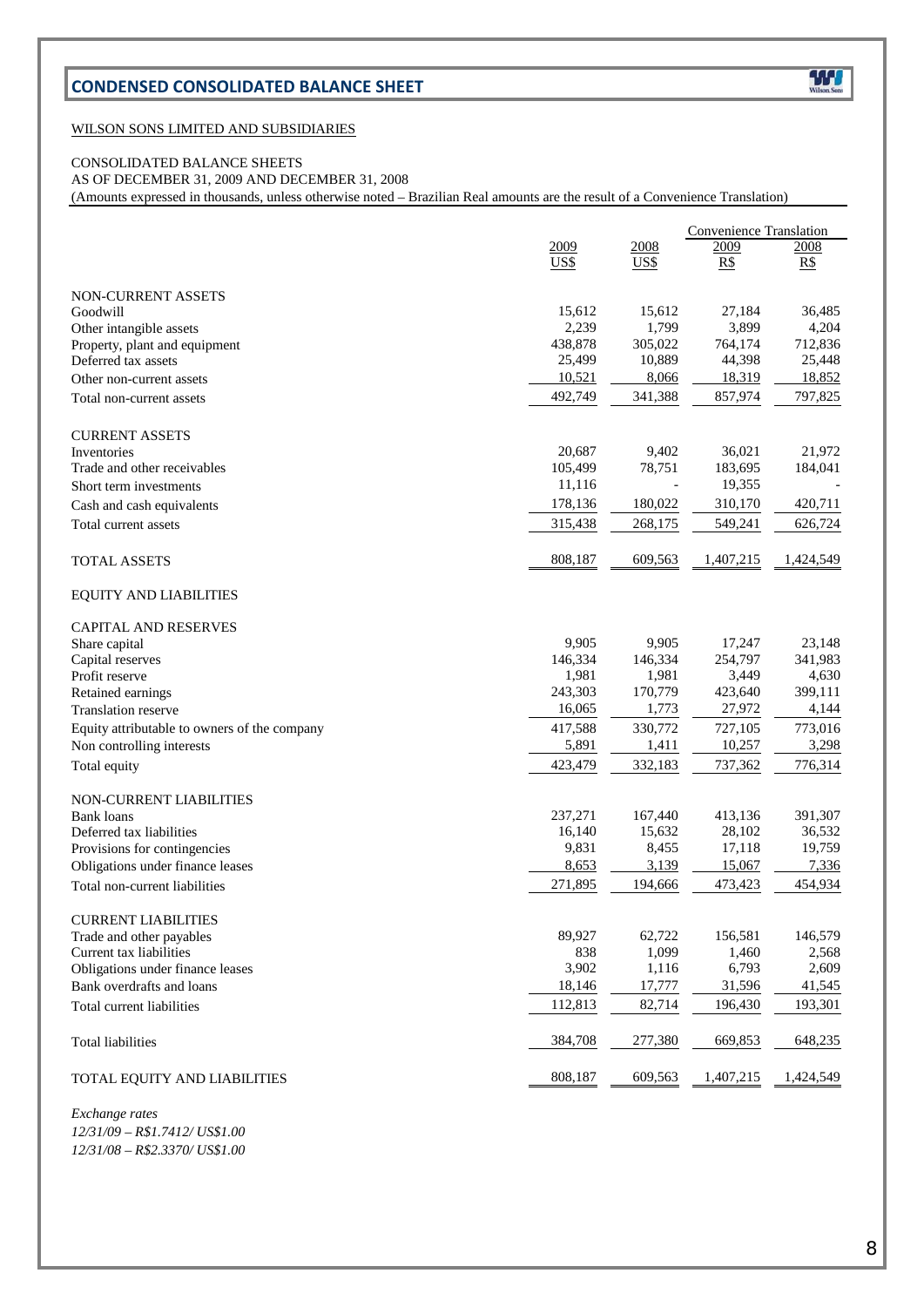# **CONDENSED CONSOLIDATED STATEMENT OF CASH FLOWS**

#### WILSON SONS LIMITED AND SUBSIDIARIES

CONSOLIDATED STATEMENT OF CASH FLOWS

FOR THE YEARS ENDED DECEMBER 31, 2009 AND 2008

(Amounts expressed in thousands, unless otherwise noted – Brazilian Real amounts are the result of a Convenience Translation)

|                                                        |              |              | Convenience Translation |             |  |
|--------------------------------------------------------|--------------|--------------|-------------------------|-------------|--|
|                                                        | 2009<br>US\$ | 2008<br>US\$ | 2009<br>R\$             | 2008<br>R\$ |  |
|                                                        |              |              |                         |             |  |
| NET CASH FROM OPERATING ACTIVITIES                     | 69,908       | 58,734       | 121,724                 | 137,261     |  |
| <b>INVESTING ACTIVITIES</b>                            |              |              |                         |             |  |
| Interest received                                      | 6,874        | 22,702       | 11.969                  | 53,055      |  |
| Proceeds on disposal of property, plant and equipment  | 751          | 1,950        | 1,308                   | 4,556       |  |
| Purchases of property, plant and equipment             | (139,743)    | (90, 190)    | (243, 320)              | (210,774)   |  |
| Net cash inflow arising from acquisition of subsidiary |              | (5,059)      |                         | (11, 823)   |  |
| Investment - short term investment                     | (11, 130)    |              | (19,380)                |             |  |
| Net cash used in investing activities                  | (143, 248)   | (70, 597)    | (249, 423)              | (164,986)   |  |
| <b>FINANCING ACTIVITIES</b>                            |              |              |                         |             |  |
| Dividends paid                                         | (16,007)     | (16,007)     | (27, 871)               | (37, 408)   |  |
| Repayments of borrowings                               | (16, 848)    | (13, 449)    | (29, 336)               | (31, 431)   |  |
| Repayments of obligation under finance leases          | (3,844)      | (1,980)      | (6,693)                 | (4,627)     |  |
| New bank loans raised                                  | 83,894       | 49,044       | 146,076                 | 114,616     |  |
| Increase in bank overdrafts                            | 227          | 113          | 396                     | 264         |  |
| Net cash used in financing activities                  | 47,422       | 17,721       | 82,572                  | 41,414      |  |
| NET DECREASE IN CASH AND CASH EQUIVALENTS              | (25,918)     | 5,858        | (45, 127)               | 13,689      |  |
| CASH AND CASH EQUIVALENTS AT BEGINNING                 |              |              |                         |             |  |
| OF THE PERIOD                                          | 180,022      | 197,688      | 420,711                 | 350,165     |  |
| Effect of foreign exchange rate changes                | 24,032       | (23,524)     | 41,844                  | (54, 976)   |  |
| Translation adjustment to Real                         |              |              | (107, 258)              | 111,834     |  |
| CASH AND CASH EQUIVALENTS AT END OF THE PERIOD         | 178.136      | 180.022      | 310,170                 | 420.711     |  |

*Exchange rates 12/31/09 – R\$1.7412/ US\$1.00 12/31/08 – R\$2.3370/ US\$1.00*